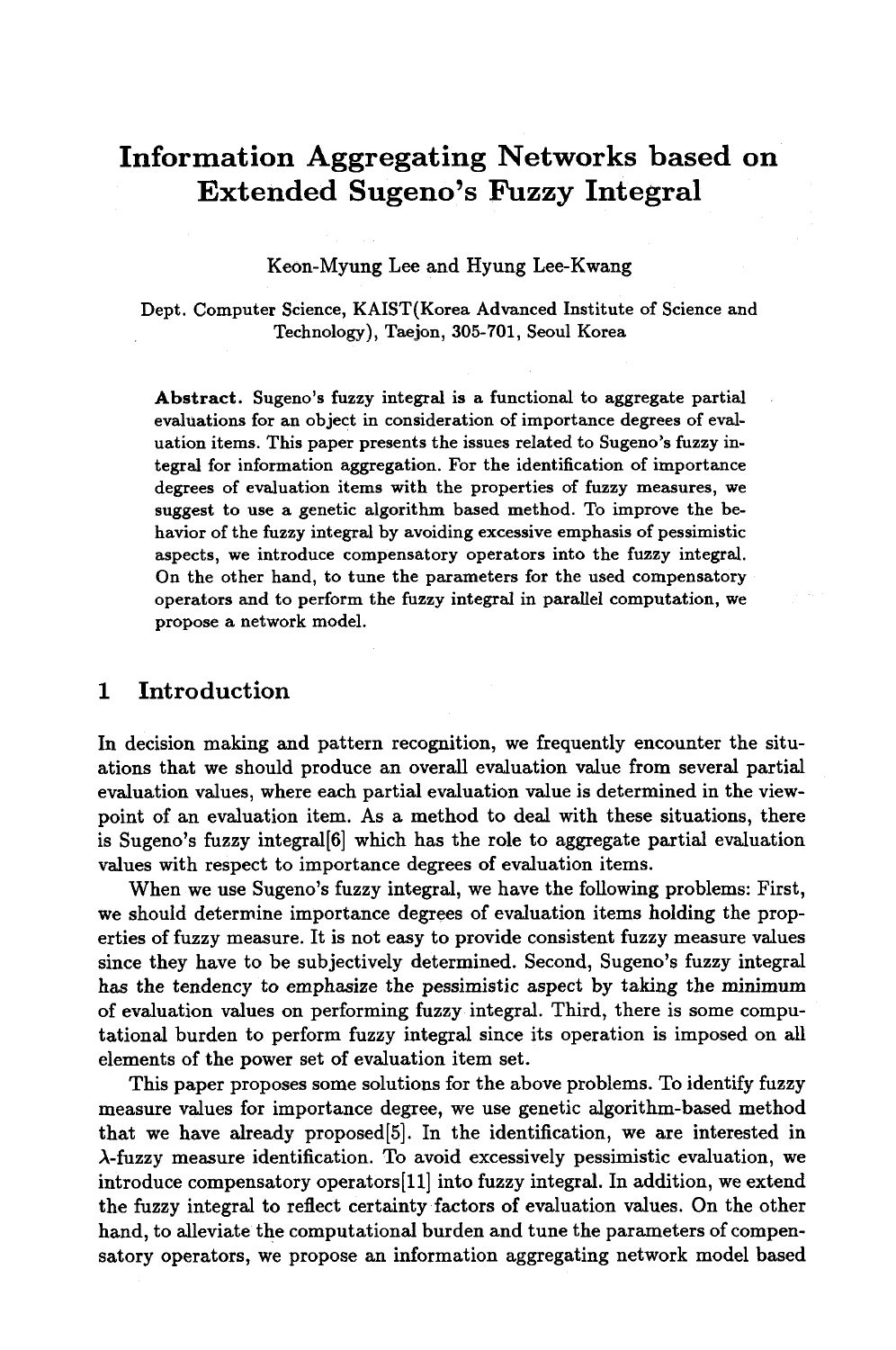on Sugeno's fuzzy integral. To show the applicability of proposed method, we perform an experiment which evaluates preference degree for secondhand cars.

This paper is organized as follows: Section 2 describes the  $\lambda$ -fuzzy measure identification based on genetic algorithms. Section 3 extends Sugeno's fuzzy integral to improve its properties. Section 4 presents a network model to carry out the extended Sugeno's fuzzy integral and make it possible to tune some parameters in fuzzy integral and Section 5 shows an experiment and its results. Finally Section 6 draws conclusions.

# 2 Fuzzy Measure Identification

To use fuzzy integral in information aggregation, we should have importance degrees assigned to evaluation items. These importance degrees are required to preserve the properties of fuzzy measures.

#### **2.1 Fuzzy** Measures

Fuzzy measure g is a set function defined on the power set  $\mathcal{B}(X)$  of X satisfying the following properties[10]:

$$
g: \mathcal{B}(X) \to [0, 1]
$$
  
\n1)  $g(\phi) = 0$ ,  $g(X) = 1$   
\n2) If  $A, B \in \mathcal{B}(X)$  and  $A \subset B$ , then  $g(A) \leq g(B)$ .  
\n3) If  $F_n \in \mathcal{B}(X)$  for  $1 \leq n < \infty$  and a sequence  
\n $\{F_n\}$  is monotone (in the sense of inclusion),  
\nthen  $\lim_{n \to \infty} g(F_n) = g(\lim_{n \to \infty} F_n)$ .

Among fuzzy measures,  $\lambda$ -fuzzy measure  $g_{\lambda}$  is a widely used fuzzy measure with the following properties:

$$
\forall A, B \in \mathcal{B}(X), \ A \cap B = \phi,
$$
  

$$
g_{\lambda}(A \cup B) = g_{\lambda}(A) + g_{\lambda}(B) + \lambda g_{\lambda}(A)g_{\lambda}(B) \text{ for } \lambda > -1.
$$

In  $\lambda$ -fuzzy measure for a finite set  $X = \{x_1, x_2, \ldots, x_k\}$ , fuzzy density values  $g_i = g_{\lambda}(\{x_i\})$  leads the followings:

$$
g_{\lambda}(\lbrace x_{1},\ldots,x_{l}\rbrace)=\sum_{i=1}^{l}g_{i}+\lambda\sum_{i_{1}=1}^{l-1}\sum_{i_{2}=i_{1}+1}^{l}g_{i_{1}}g_{i_{2}}+\cdots+\lambda^{l-1}g_{1}g_{2}\cdots g_{l}=\frac{1}{\lambda}[\Pi_{i=1}^{l} (1+\lambda g_{i})-1]
$$

# **2.2 Genetic Algorithms**

Genetic algorithms can be viewed as a general-purpose search method, an optimization method, or a learning mechanism, based loosely on Darwinian principles of biological evolution: reproduction and "survival of the fittest" along with genetic recombination[I, 2, 3, 4].

Genetic algorithms maintain a set of candidate solutions called a population. Candidate solutions are usually represented as strings of fixed length, called chromosomes. Given a (random) initial population, genetic algorithms operate in cycles, called generations, as follows: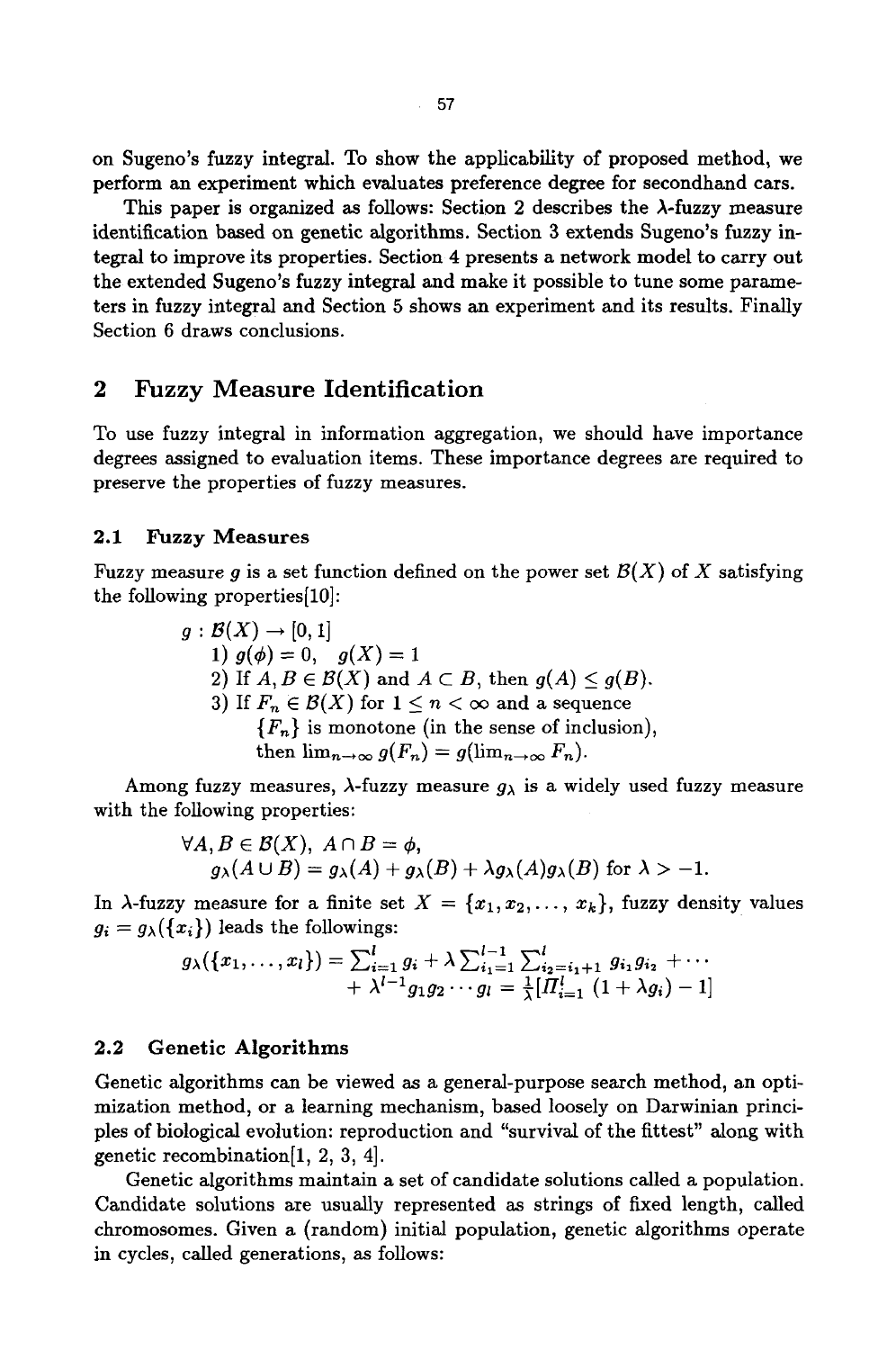- 1. Initialize a population of chromosomes.
- 2. Evaluate each chromosome in the population.
- 3. Create new chromosomes by mating current chromosomes; apply genetic operators
- 4. Delete some chromosomes of the population to make room for the new chromosomes.
- 5. Evaluate the new chromosomes and insert them into the population.
- 6. If time is up, stop and return the best chromosome; if not, go to 3.

When we want to use genetic algorithms for solving problems, we should develop the followings:

- *Encoding scheme.* Each chromosome corresponds to a candidate solution and should have a format to which genetic operators can be applied. Thus we need to develop some methods to represent candidate solutions in coded strings(chromosomes). In general, chromosomes are represented by binary strings, real value strings, or symbolic strings, etc.
- *Initialization of population.* A well-initiallzed population helps genetic algorithms to find desirable solution(s) more easily and faster than does a poorlyinitialized one. Thus we need deliberate methods to create an initial population.
- *Evaluation function.* During the operation of genetic algorithms, all chromosomes are evaluated to see how proper they are as solutions to the problem. Thus we have to develop a function to evaluate the fitness of candidate solutions as real solutions.
- *Genetic operators.* Although there are typical genetic operators, we can not directly use them in our problems since they are affected by the encoding schemes and properties of problems. Thus, we must develop genetic operators suitable to the problem.

#### 2.3  $\lambda$ -Fuzzy Measure Identification with Genetic Algorithms

Fuzzy measure identification is to determine fuzzy measure values  $g(A)$ ,  $A \subset$  $\mathcal{B}(X)$  for a set  $X = \{x_1, x_2, \ldots, x_k\}$ . Thus,  $\lambda$ -fuzzy measure identification is to decide fuzzy density values  $g_i$ ,  $i = 1, ..., k$  and  $\lambda$ . Since fuzzy measure values are subjectively determined, it is difficult to acquire consistent values satisfying the properties of fuzzy measures from human experts. Here we review a method to produce such fuzzy measure values from human-provided values with genetic algorithms[1, 2]. In the sequel,  $\hat{g}_{\lambda}(A)$ ,  $A \subset \mathcal{B}(X)$  and  $\hat{g}_i$  denote the humanprovided values, and  $g_{\lambda}(A)$  and  $g_i$  denote the identified values.

The genetic algorithm for  $\lambda$ -fuzzy measure identification consists of two stages: Genetic Algorithm I and Genetic Algorithm II. Both stages are performed by genetic algorithms. Genetic algorithm I takes charge of determining fuzzy density values  $g_i$ s, and Genetic Algorithm II finds the  $\lambda$  value for the given fuzzy density values *gis* obtained by Genetic Algorithm I.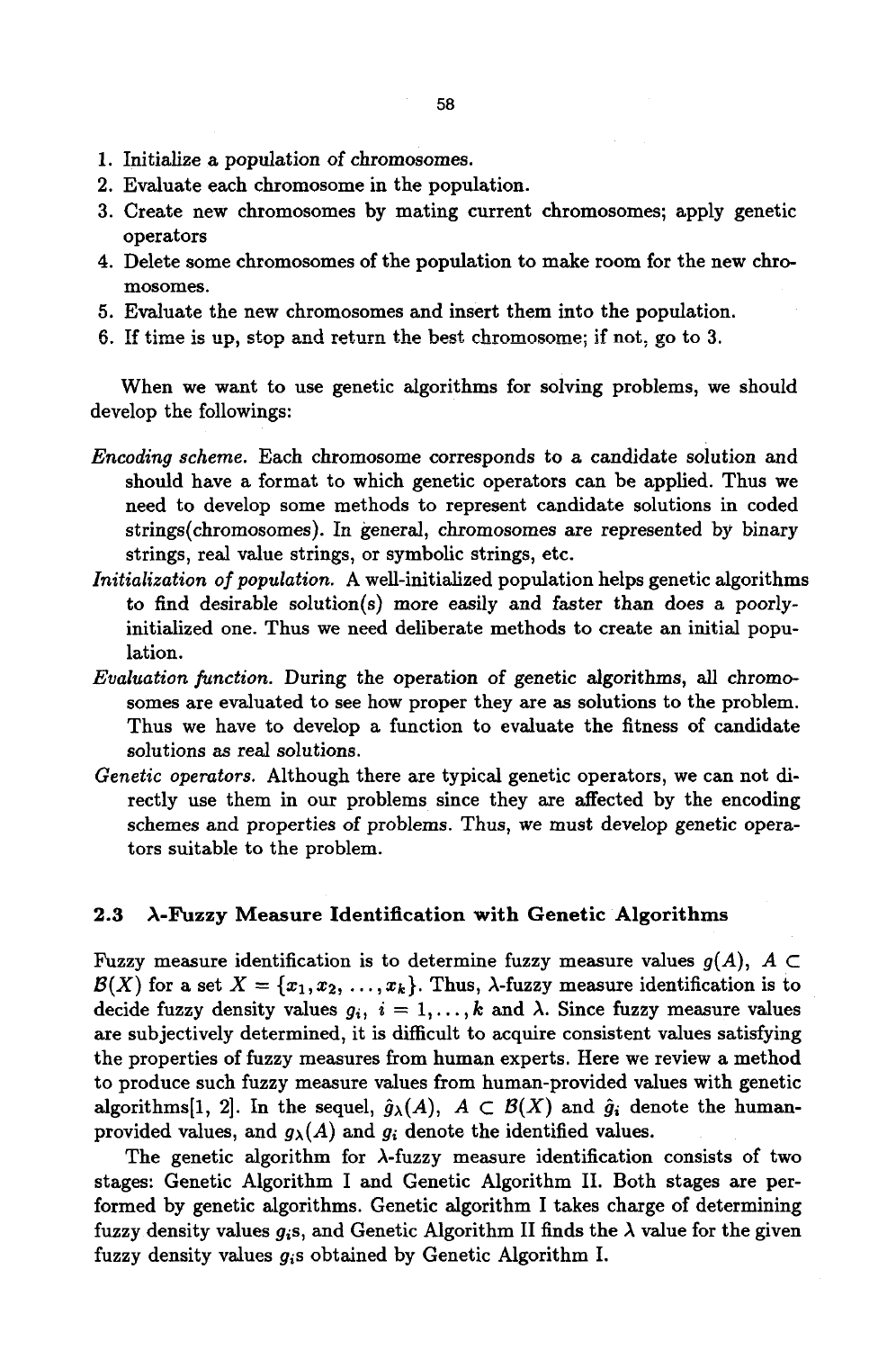

Fig. 1.  $\lambda$ -fuzzy measure identification genetic algorithm

In Genetic Algorithm I, chromosomes encode the fuzzy density values  $g_i^j$  and the  $\lambda$  value by a vector  $C_j = (g_1^j, g_2^j, \ldots, g_k^j; \lambda_j)$ . When  $\hat{g}_i$  is available, the *i*-th position of each chromosome is initialized with a value near  $\hat{g}_i$ . When  $\hat{g}_i$  is not available, the value for the  $i$ -th position is randomly selected from the interval  $(0, \min\{\hat{g}_{\lambda}(A) \mid x_i \in A, A \in \mathcal{B}(X)\}).$ 

The fitness function  $f_1(C_j)$  for chromosome  $C_j$  is the sum of the differences between human-provided fuzzy measure value  $\hat{g}_{\lambda}(A)$  and fuzzy measure value obtained by  $g_i^j$  and  $\lambda_j$ .

$$
f_1(C_j) = \sum_{A \in \mathcal{B}(X)} |\hat{g}_{\lambda}(A) - \frac{1}{\lambda_j} [H_{x_i \in A}(1 + \lambda_j g_i^j) - 1]|
$$

In Genetic Algorithm I, there are two genetic operators : crossover and mutation. The crossover operator produces a new chromosome  $C'$  from two randomly selected chromosomes  $C_1$  and  $C_2$  as follows:

$$
C_1 = (g_1^1, g_2^1, \ldots, g_i^1, g_{i+1}^1, \ldots, g_k^1; \lambda_1) C_2 = (g_1^2, g_2^2, \ldots, g_i^2, g_{i+1}^2, \ldots, g_k^2; \lambda_2) C' = (g_1^1, g_2^1, \ldots, g_i^1, g_{i+1}^2, \ldots, g_k^2; \lambda')
$$

The crossover influences on only the fuzzy density values  $g_i^j$  but the  $\lambda$  value. In the reproduced chromosome  $C'$ ,  $\lambda'$  is determined by Genetic Algorithm II. The mutation operator selects a chromosome  $C_1$  and a position i of the chromosome, and modifies the  $i$ -th position value with a randomly selected value r from a specified interval as follows: Here  $\lambda'$  is determined by Genetic Algorithm II.

$$
C_1=(g_1^1, g_2^1, \ldots, g_i^1, \ldots, g_k^1; \lambda_1)\\ C'=(g_1^1, g_2^1, \ldots, g_i^1+r, \ldots, g_k^1; \lambda')
$$

In Genetic Algorithm II, chromosome is a real value to represent a  $\lambda$  value, i.e.,  $C_j = (\lambda_j)$ . To initialize the population, randomly select  $\hat{g}_i$ ,  $\hat{g}_j$  and  $\hat{g}(\{x_i, x_j\}),$ and find A such that  $\hat{g}(\{x_i, x_j\}) = \hat{g}_i + \hat{g}_j + A\hat{g}_i\hat{g}_j$ . Each chromosome is initialized with randomly selected value from the interval  $[A - \Delta, A + \Delta]$  where  $\Delta > 0$ .

The fitness function  $f_2(C_i)$  of chromosome  $C_i$  is the sum of differences between the human-provided measure value  $\hat{g}_{\lambda}(A)$  and measure value obtained by fuzzy density values  $g_i$  produced by Genetic Algorithm I and  $\lambda_j$ .

$$
f_2(C_j) = \sum_{A \in \mathcal{B}(X)} |\hat{g}_{\lambda}(A) - \frac{1}{\lambda_j} [H_{x_i \in A} (1 + \lambda_j \hat{g}_i) - 1]|
$$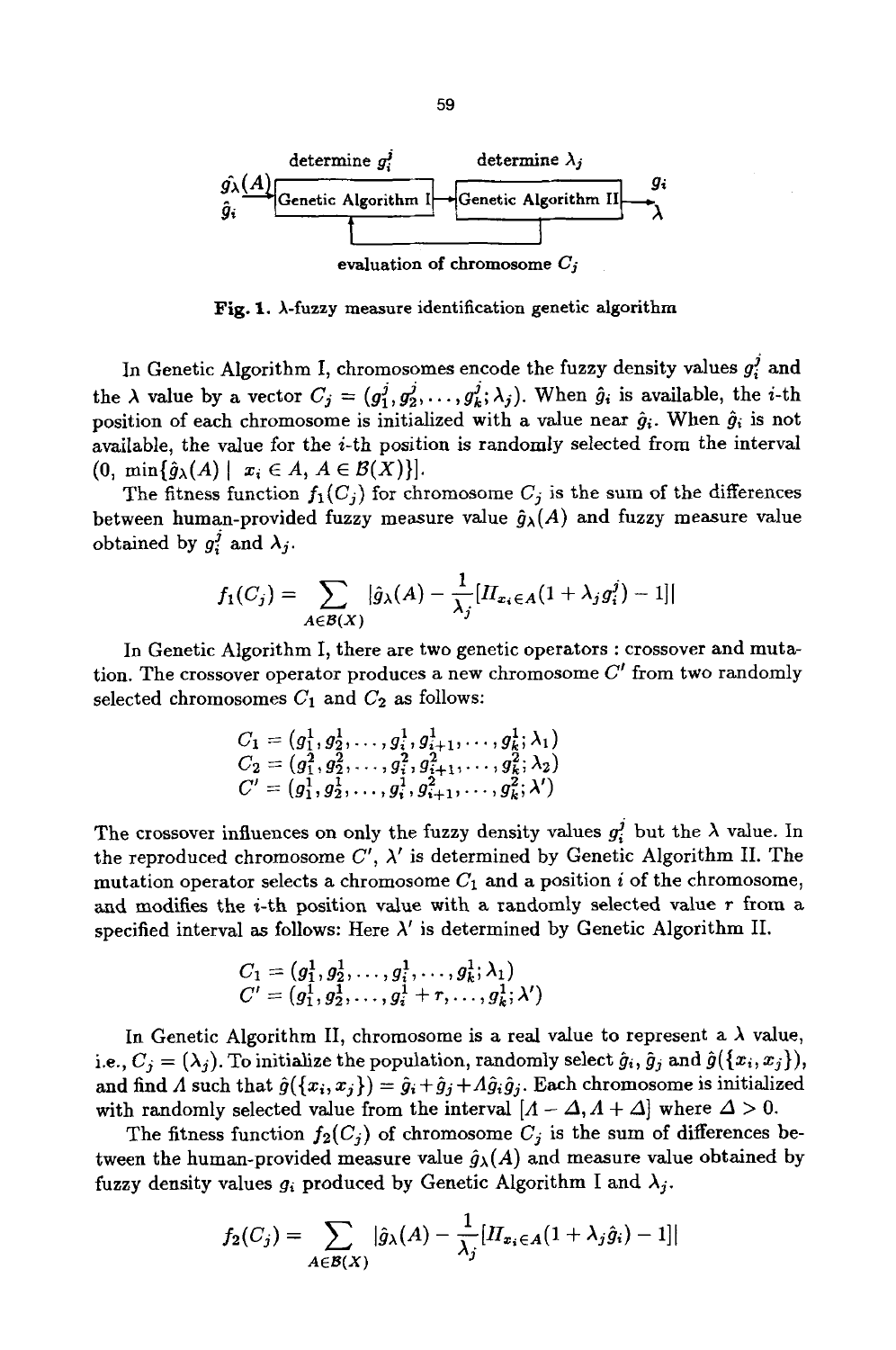Genetic Algorithm II uses two genetic operators: crossover and mutation. Crossover operator selects two chromosomes  $C_1 = (\lambda_1)$  and  $C_2 = (\lambda_2)$ , and creates a new chromosome  $C' = (r\lambda_1 + (1 - r)\lambda_2)$  with a randomly selected value r at the interval [0, 1]. Mutation operator selects a chromosome  $C_i = (\lambda_i)$ and changes it into  $C'_{j} = (\lambda_{j} + r)$  with a randomly selected value r at a specified interval.

# 3 Extension of Sugeno's Fuzzy Integral

In the literature, there are several fuzzy integrals which are a kind of Lebesque integral[10]. Among them, Sugeno's fuzzy integral is a typical one. It has the role of aggregating partial evaluations for an object in consideration of importance degrees of evaluation items.

Let X be a set of evaluation items and  $g(E)$  the importance degree of evaluation item set  $E \subset X$  with the properties of fuzzy measure,  $g(x)$  denotes the evaluation value on the standpoint of evaluation item  $x$ , and  $A$  denotes the interest focus of evaluation items. The fuzzy integral  $\oint_A h(x) \circ g(\cdot)$  over the set  $A \subset X$  of the function h with respect to a fuzzy measure g is defined as follows:

$$
\oint_A h(x) \circ g(\cdot) = \sup_{E \subseteq X} \{ \min \{ \min_{x \in E} h(x), g(A \cap E) \} \}
$$
\n
$$
= \sup_{\alpha \in [0,1]} \{ \min \{ \alpha, g(A \cap F_\alpha) \} \}
$$
\n
$$
F_\alpha = \{ x \mid h(x) \ge \alpha \}
$$
\n
$$
= \sup_{E \subseteq A} \{ \min \{ \min_{x \in E} h(x), g(E) \} \}
$$

We can interpret the meaning of the fuzzy integral in the following way: In the above formula,  $\min_{x \in E} h(x)$  selects the most pessimistic evaluation among the current evaluation items E. min $\{\min_{x\in E} h(x), g(E)\}$  imposes the restriction that the aggregated evaluation value can not be greater than the importance degree of the current evaluation items E.  $\sup_{E \subset A} {\min \{\min_{x \in E} h(x), g(E)\}\}\}$  elicits the most promising evaluation value.

Due to the operation  $\min_{x \in E} h(x)$ , fuzzy integral has a tendency to produce pessimistic evaluation. Some decision making problems show that although an item has poor evaluation, the item can be compensated by other good items. Thus to provide the same effect to fuzzy integral, we extend it by introducing compensatory operators instead of minimum operator in the operation  $\min_{x \in E}$  $h(x)$ .

There are two kinds of compensatory operators which can be used in the extended fuzzy integral: mean operators and hybrid operators.

*Mean Operators* 

Weighted Arithmetic Mean Operator  $A \oplus_{\gamma} B = (1 - \gamma)(A \cap B) + \gamma(A \cup B) \quad 0 \leq \gamma \leq 1$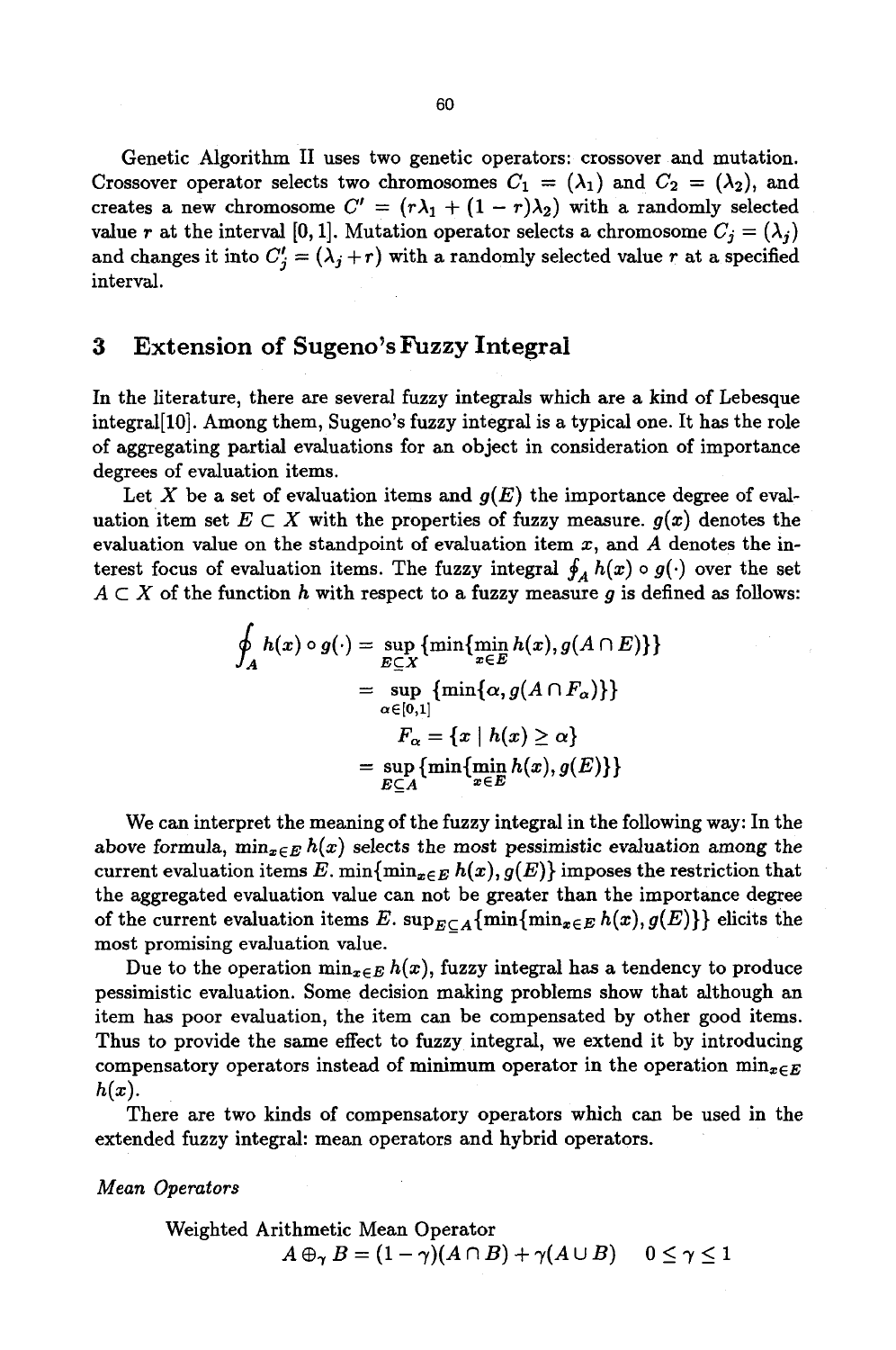Geometric Mean Operator  
\n
$$
A \otimes_{\gamma} B = (A \cap B)^{(1-\gamma)} (A \cup B)^{\gamma}
$$
  $0 \le \gamma \le 1$ 

Here  $A \cap B$  denotes the result obtained by some t-norm operator [11] such as minimum operation, and  $A \cup B$  the result by some t-conorm operator such as maximum operation.  $\gamma$  represents the compensation degree. Thus as  $\gamma$  comes to have a larger value, the compensatory operators take a more optimistic stance.

*Hybrid Operators* 

Multiplicative 
$$
\gamma
$$
-model  
\n
$$
y = (H_{i=1}^n x_i^{\delta_i})^{(1-\gamma)} (1 - H_{i=1}^n (1 - x_i)^{\delta_i})^{\gamma}
$$
\n
$$
\sum_{i=1}^n \delta_i = n, 0 \le \gamma \le 1
$$
\nAdditive  $\gamma$ -model  
\n
$$
y = (1 - \gamma) H_{i=1}^n x_i^{\delta_i} + \gamma (H_{i=1}^n (1 - x_i)^{\delta_i})
$$

Here  $\delta_i$  denotes the relative importance degree of evaluation item value  $x_i$ .

When we use a compensatory operator  $\Phi$ , the fuzzy integral has the following form:

$$
\oint_A h(x) \circ g(\cdot) = \sup_{E \subseteq A} \{ \min \{ \varPhi_{x \in E} h(x), g(E) \} \}
$$

On the other hand, in the real world, it is possible for evaluation values to have uncertainty. Thus it is helpful to consider certainty factor or reliability of evaluation values in fuzzy integral. For this purpose, we use the interest focus A as a fuzzy set and interpret membership degrees as certainty factors. When we consider certainty factor, fuzzy integral has the following form:

$$
\oint_A h(x) \circ g(\cdot) = \sup_{E \subseteq Supp(A)} \{ \min \{ \min_{x \in E} Q(\mu_A(x), h(x)), g(E) \} \}
$$

In the formula,  $Supp(A)$  denotes the support [11] of fuzzy set A, and  $Q(\mu_A(x))$ ,  $h(x)$  indicates the application of certainty factor  $\mu_A(x)$  to evaluation value  $h(x)$ . For Q operation, we can use either minimum or product operations. When a compensatory operator is used in fuzzy integral, the above formula comes to be as follows:

$$
\oint_A h(x) \circ g(\cdot) = \sup_{E \subseteq Supp(A)} \{ \min \{ \varPhi_{x \in E} Q(\mu_A(x), h(x)), g(E) \} \}
$$

# 4 Information Aggregating Network

When we extend fuzzy integral by introducing compensatory operators, we should apply compensatory operator to all elements of the power set of evaluation item set  $X$ . Thus there is computational burden in performing fuzzy integral. In addition, sometimes we should determine compensation degree  $\gamma$ and/or relative importance degrees  $\delta_i$ . It is reasonable to determine such parameters from human-provided data by learning. To tackle these problems, we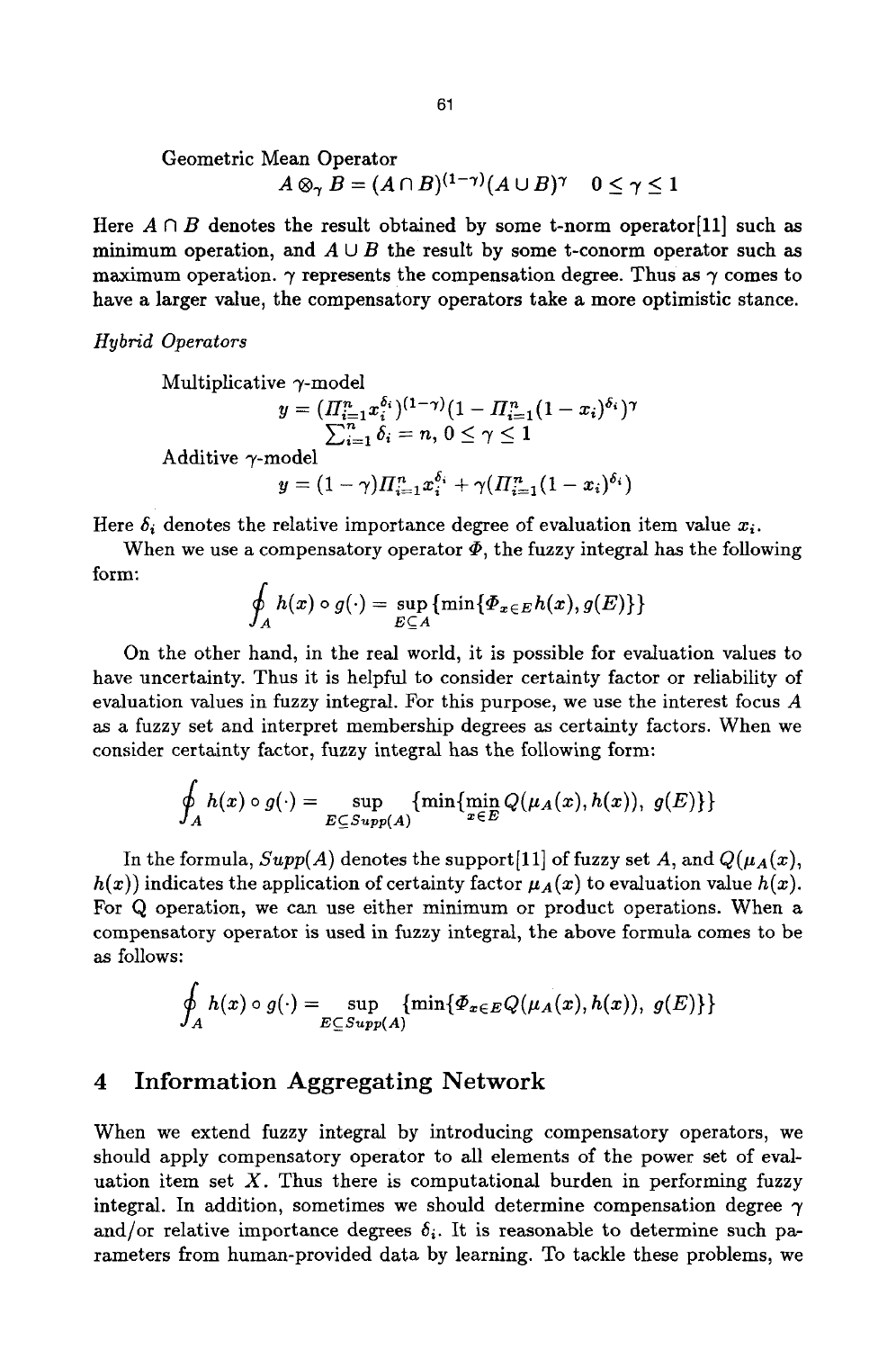

Fig. 2. Proposed network model

propose a network model that carries out fuzzy integral by parallel computations and provides a mechanism for tuning parameters such as  $\gamma$ ,  $\delta_i$ .

Figure 2 shows the proposed network model which performs the extended fuzzy integral and uses A-fuzzy measure values. In the network model, each node has its own role and the connection weights between nodes are fixed to 1 except the connections between layer P and its input layer which have  $\lambda$  value.

Let the evaluation item set  $X = \{x_1, x_2, \ldots, x_n\}$ . The layers P and Q play the role of evaluating  $\lambda$ -fuzzy measure values. The fuzzy density values  $g_i$ s and  $\lambda$  value obtained by fuzzy measure identification method from human-provided measure value come to be input for the layer  $P$ . The layer  $P$  contains  $n$  nodes and the layer Q contains  $2^n - 1$  nodes. A node of layer Q corresponds to a subset E of  $X(E \subseteq X)$  and produces fuzzy measure value of E, i.e.,  $g(E) =$  $[H_{x_i\in E}(1 + \lambda g_i) - 1]/\lambda$ . The node  $P_j$  corresponding to evaluation item  $x_j$  and the node  $G_k$  corresponding to a subset E of X, is connected when  $x_i \in E$ . For this connection, its weight  $w_{kj}$  is set to 1. The node operations of layer  $P$  and  $Q$  are as follows:

$$
P_j = \lambda g_j
$$
  
\n
$$
G_k = [H_j w_{kj}(1 + P_j) - 1]/\lambda
$$

The layer Q plays the role to restrict the domain of fuzzy integral to the interest focus A. When A is a crisp set,  $\mu_A(x_i) = 1$  if  $x_i \in A$  and  $\mu_A(x_i) = 0$ otherwise. When A is a fuzzy set,  $\mu_A(x_i)$  has a value on [0, 1] and it indicates certainty factor. In the case of fuzzy set,  $x_i$ s such that  $\mu_A(x_i) > 0$  belong to the interest focus. The operation of layer  $Q$  is either minimum operation or product operation.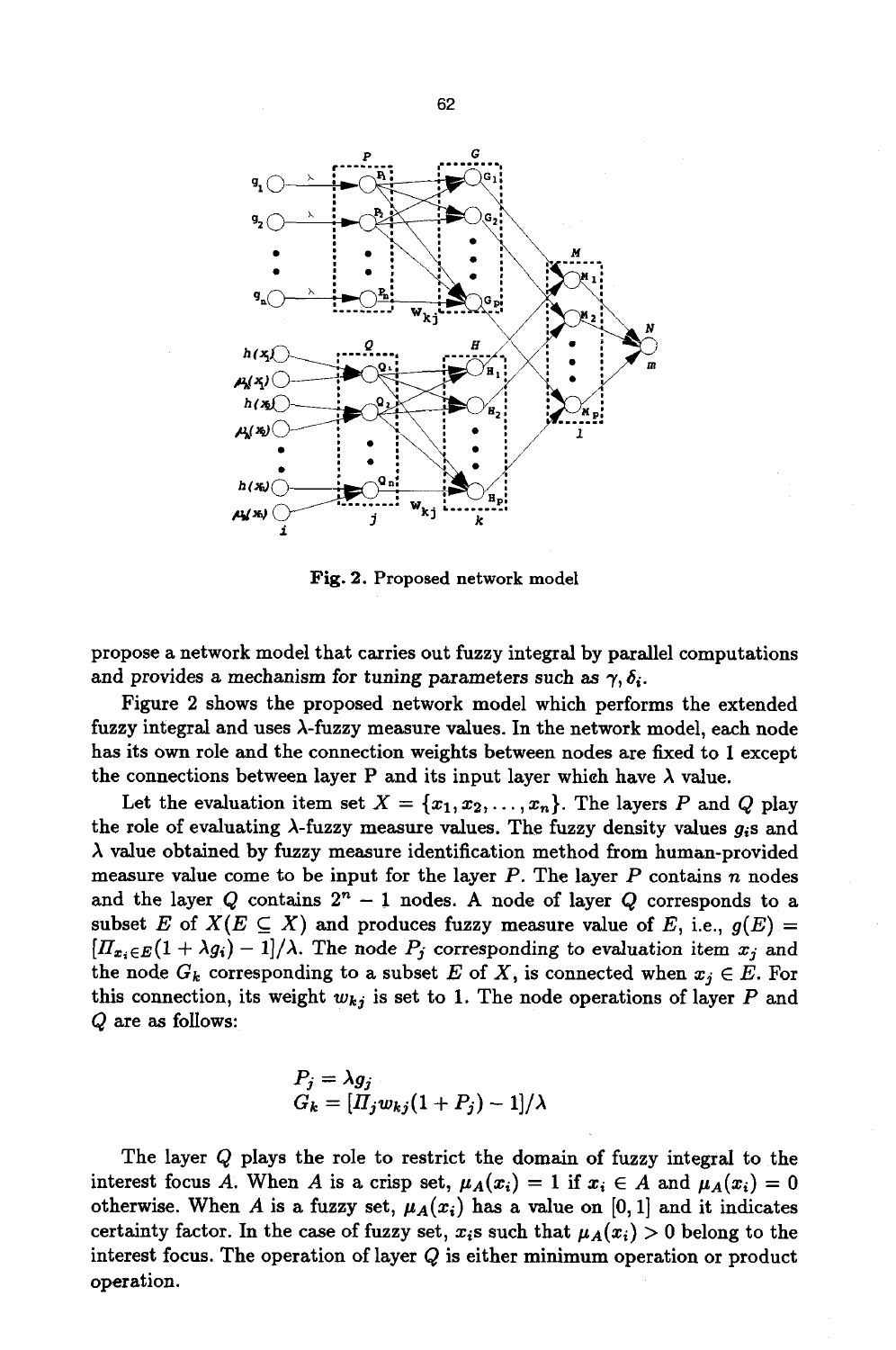$$
Q_j = \begin{cases} \min\{h(x_j), \mu_A(x_j)\} \text{ if } \min \text{ is used} \\ h(x_j) \cdot \mu_A(x_j) \quad \text{ if product is used} \end{cases}
$$

In the layer  $H$ , each node corresponds to a subset  $E$  of  $X$  and it has the role to carry out  $\min_{x \in E} h(x)$  or  $\Phi_{x \in E} h(x)$  where  $\Phi$  denotes a compensatory operator. The connections between layer  $Q$  and  $H$  are established in the same way as the connections between layer  $P$  and  $G$ . The nodes of layer  $H$  perform the following operation.

$$
H_k = \begin{cases} \min_j \{w_{kj}Q_j\} \text{ if } \min \text{ is used} \\ \varPhi\{w_{kj}Q_j\} & \text{ if } \varPhi \text{ is used} \end{cases}
$$

Each node of layer  $M$  performs the minimum operation to impose the restriction that the aggregated evaluation value can not be greater than the importance degree of the corresponding evaluation items. In the layers  $H$  and  $G$ , the nodes  $H_l$  and  $G_l$  correspond to the same evaluation items.

$$
M_l=\min\{G_l,H_l\}
$$

The node of layer N produces the overall evaluation value by sup operation.  $N = \sup_l M_l$ 

By these node operations, the proposed network model carries out both Sugeno's fuzzy integral and its extended one.

When we use a compensatory operator in fuzzy integral, the layer  $H$  itself has a parameter for the compensation degree  $\gamma$ , and each node of Q has a parameter for its relative importance degree  $\delta_i$ . With training data, we can tune these parameters by the gradient descent method. Let the error  $E$  be the square sum of the differences between the real output  $N_i$  and the desired output  $d_i$ . The tuning of parameter  $\gamma$  is performed as follows:

$$
E = \frac{1}{2} \sum_{i} (N_i - d_i)^2
$$
  
\n
$$
\gamma(t+1) = \gamma(t) + \eta \frac{\partial E}{\partial \gamma}
$$
  
\n
$$
\frac{\partial E}{\partial \gamma} = \sum_{k} \frac{\partial E}{\partial H_k} \frac{\partial H_k}{\partial \gamma}
$$
  
\n
$$
\frac{\partial E}{\partial H_k} = \frac{\partial E}{\partial M_k} \frac{\partial M_k}{\partial H_k}
$$
  
\n
$$
\frac{\partial M_k}{\partial H_k} = \begin{cases} 1 & \text{if } M_k = H_k \\ 0 & \text{otherwise} \end{cases}
$$

When  $\gamma$ -model is used as a compensatory operator, the relative importance degrees  $\delta_j$  of evaluation items are tuned as follows:

$$
\delta_j(t+1) = \delta_j(t) + \eta \frac{\partial E}{\partial \delta_j}
$$

$$
\frac{\partial E}{\partial \delta_j} = \frac{\partial E}{\partial Q_j} \frac{\partial Q_j}{\partial \delta_j}
$$

$$
\frac{\partial E}{\partial Q_i} = \sum_k \frac{\partial E}{\partial H_k} \frac{\partial H_k}{\partial Q_i}
$$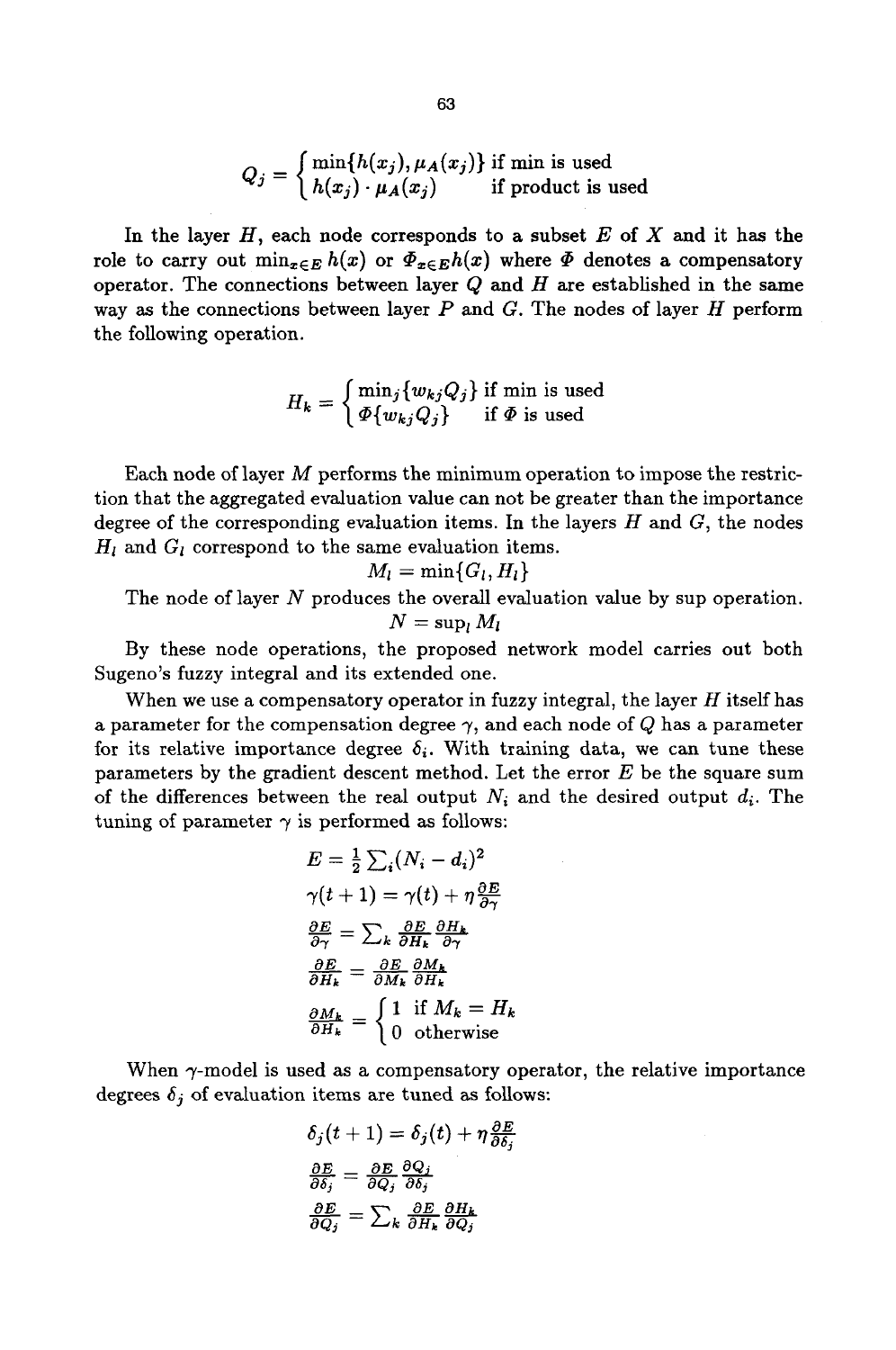## **5 Experiment**

To show the applicability of proposed method, we performed an experiment to determine preference degree of secondhand car with fuzzy integral, where evaluation items were mileage, appearance, expected maintenance cost, age of operation, and history of accidents.

To apply fuzzy integral, we first should determine the importance degrees for the evaluation items with the properties of fuzzy measures. Thus we intuitively assigned the human-provided measure values for the evaluation items as shown in Table 1. In Table 1, a row consisting of *m, ap, c, ag, h* represents a subset for the evaluation item set X, and the value of  $q(\cdot)$  represents the importance degree for the evaluation items.

For these data, we applied the genetic algorithms for  $\lambda$ -fuzzy measure identification. Thus we obtained the following values: mileage 0.177170, appearance 0.302570, maintenance cost 0.309290, age of operation 0.233480, history of accident 0.350640, and  $\lambda$  : -0.464951.

With these identified values, we should apply fuzzy integral to the evaluation values for producing preference degrees.

| m | ap | c            | ag | h            | $g(\cdot)$ | $\boldsymbol{m}$ | ap           | c | аg | h            | $g(\cdot)$ |
|---|----|--------------|----|--------------|------------|------------------|--------------|---|----|--------------|------------|
| 1 | 0  | 0            | 0  | 0            | 0.2        | 0                | 1            | 0 | 0  | 0            | 0.3        |
| 0 | 0  | 1            | 0  | 0            | 0.3        | 0                | 0            | 0 | 1  | 0            | 0.25       |
| 0 | 0  | 0            | 0  | 1            | 0.35       | 1                | 1            | 0 | 0  | 0            | 0.45       |
| 1 | 0  | 1            | 0  | 0            | 0.45       | 1                | 0            | 0 | 1  | 0            | 0.4        |
| 1 | 0  | 0            | 0  | 1            | 0.5        | 0                | 1            | 1 | 0  | 0            | 0.6        |
| 0 | 1  | 0            | 1  | 0            | 0.55       | 0                | 1            | 0 | 0  | 1            | 0.6        |
| 0 | 0  | 1            | 1  | 0            | 0.5        | 0                | 0            | 1 | 0  | 1            | 0.65       |
| 0 | 0  | 0            | 1  | 1            | 0.5        | 1                | 1            | 1 | 0  | 0            | 0.7        |
| 1 | 1  | 0            | 1  | 0            | 0.55       | $\mathbf{1}$     | 1            | 0 | 0  | ı            | 0.75       |
| 1 | 0  | 1            | 1  | 0            | 0.56       | 1                | 0            | 1 | 0  | $\mathbf{1}$ | 0.74       |
| 1 | 0  | 0            | 1  | $\mathbf{1}$ | 0.65       | 0                | 1            | 1 | 1  | 0            | 0.78       |
| 0 | 1  | 1            | 0  | 1            | 0.83       | 0                | 1            | 0 | 1  | ı            | 0.73       |
| 0 | 0  | 1            | 1  | 1            | 0.81       | $\mathbf{1}$     | $\mathbf{1}$ | 1 | 1  | 0            | 0.87       |
| 1 | 1  | 1            | 0  | 1            | 0.93       | 1                | 1            | 0 | 1  | $\mathbf{1}$ | 0.89       |
| 1 | 0  | 1            | 1  | 1            | 0.89       | 0                | 1            | 1 | 1  | 1            | 0.95       |
| 1 | 1  | $\mathbf{1}$ | 1  | 1            | 1.0        |                  |              |   |    |              |            |

Table 1. Data for importance degrees

m: mileage, *ap:* appearance, c: maintenance cost, *ag:* age of operation, h: history of accident

In the experiment we used the extended fuzzy integral, where the weighted arithmetic mean is used as a compensatory operator. Now we should determine the compensation parameter  $\gamma$  for the compensatory operator. Thus we constructed an information aggregating network proposed in the previous section. To tune the parameter, we gathered data consisting of evaluation values and preference degree as shown in Table 2. In Table 2, the values in the columns *m, ap, c, ag, h*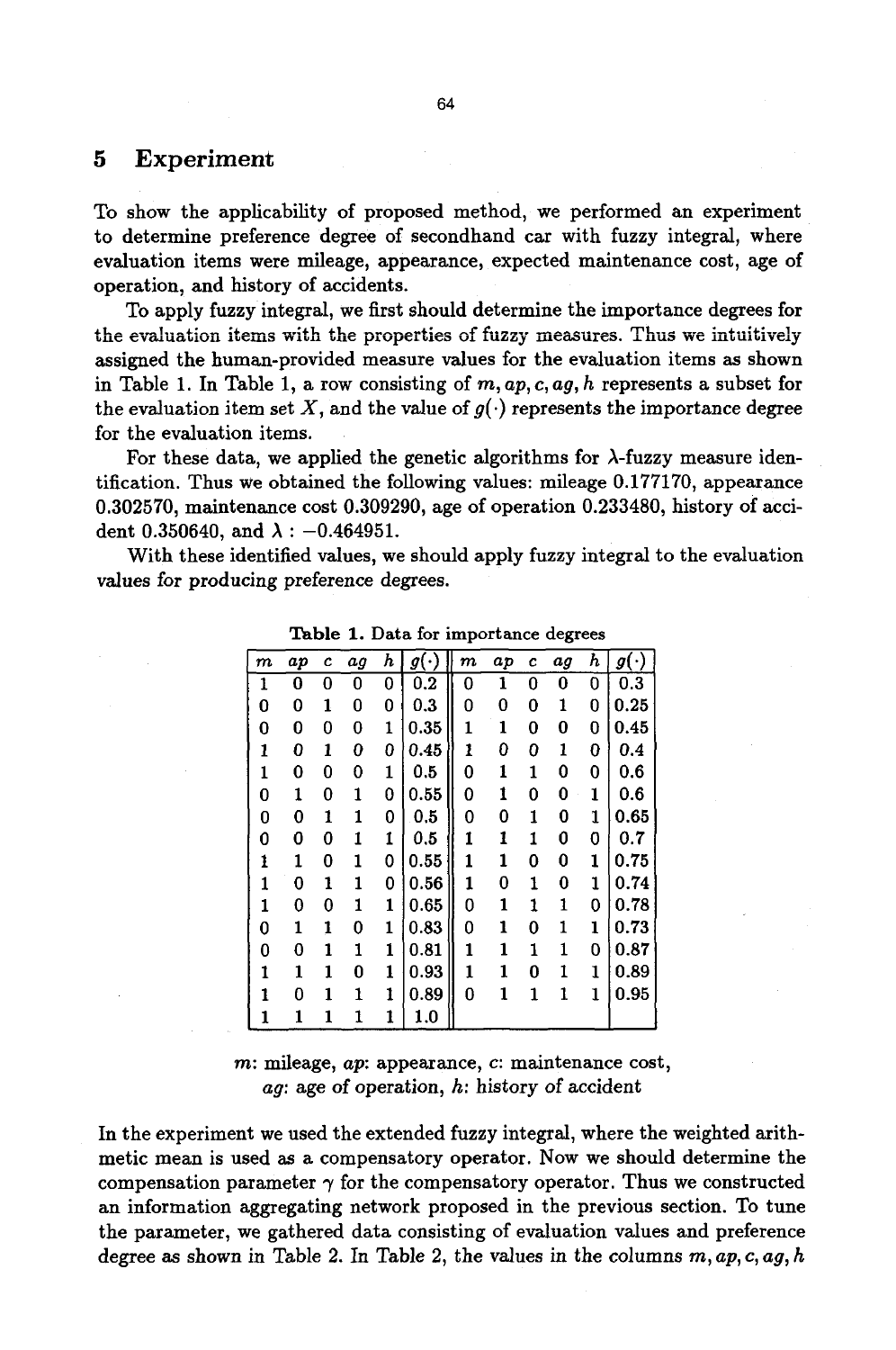denote the evaluation values with respect to the corresponding evaluation items, and the values in the column  $v$  denotes the preference degree for the given evaluation values. Using the data in Table 2, we tuned the parameter by the method mentioned in the previous section. The tuning produced the  $\gamma$  value 0.15.

Through this procedure, we determine the fuzzy density values  $q_i$  and  $\lambda$ value, and the compensation parameter  $\gamma$ . Now we could produce the preference degree for the given evaluation values of evaluation items with the proposed network model. The produced results by the network showed similar to humanprovided preference degrees.

|  |  |  | $\left \begin{array}{ccccccccc} m & ap & c & ag & h & v \end{array}\right $ map cagh $\left \begin{array}{ccccccccc} v & d & d \end{array}\right $ |  |  |  |
|--|--|--|----------------------------------------------------------------------------------------------------------------------------------------------------|--|--|--|
|  |  |  | 0.3  0.2  0.6  0.4  0.5 $ 0.52 $ 0.5  1.0  0.3  0.5  1.0  0.60                                                                                     |  |  |  |
|  |  |  | $\begin{bmatrix} 0.3 & 0.2 & 0.3 & 0.1 & 0.7 & 0.36 \end{bmatrix}$ 0.5 0.6 0.3 0.2 0.8 0.60                                                        |  |  |  |
|  |  |  |                                                                                                                                                    |  |  |  |
|  |  |  |                                                                                                                                                    |  |  |  |
|  |  |  |                                                                                                                                                    |  |  |  |
|  |  |  | $\begin{bmatrix} 0.6 & 0.2 & 0.3 & 0.2 & 0.5 & 0.51 \end{bmatrix}$ 1.0 0.2 0.2 0.3 0.4 0.49                                                        |  |  |  |
|  |  |  |                                                                                                                                                    |  |  |  |

**Table** 2. Data for parameter tuning

m: mileage, *ap*: appearance, *c*: maintenance cost, *ag:* age of operation, h: history of accident

# **6 Conclusion**

In this paper, we investigated the issues to be considered when we use Sugeno's fuzzy integral to aggregate information, and proposed solutions to deal with them. First, to identify importance degrees of evaluation items with the properties of fuzzy measures, we suggested the genetic algorithm-based  $\lambda$ -fuzzy measure identification method. Second, to improve the properties of fuzzy integral, we introduce compensatory operators into fuzzy integral. Thus we can avoid excessively emphasizing the pessimistic aspect in the information aggregation. Third, to lessen the computational burden in performing extended Sugeno's fuzzy integral, we proposed a network model to perform fuzzy integral. The proposed network model makes it possible to tune the parameters when a compensatory operator is used. In the experiment to determine preference degrees for secondhand car, we could see that the proposed method is useful.

The tuning method of the proposed network model is based on the gradientdescent method. Hence there is some possibility of falling into a local minima. As an alternative method for determining parameters of extended Sugeno's fuzzy integral, the genetic algorithm-based approach seems to be promising.

# References

1. L. Davis, *Handbook of Genetic Algorithms(eds.),* Van Nostrand Reinhold:New York, 1991.